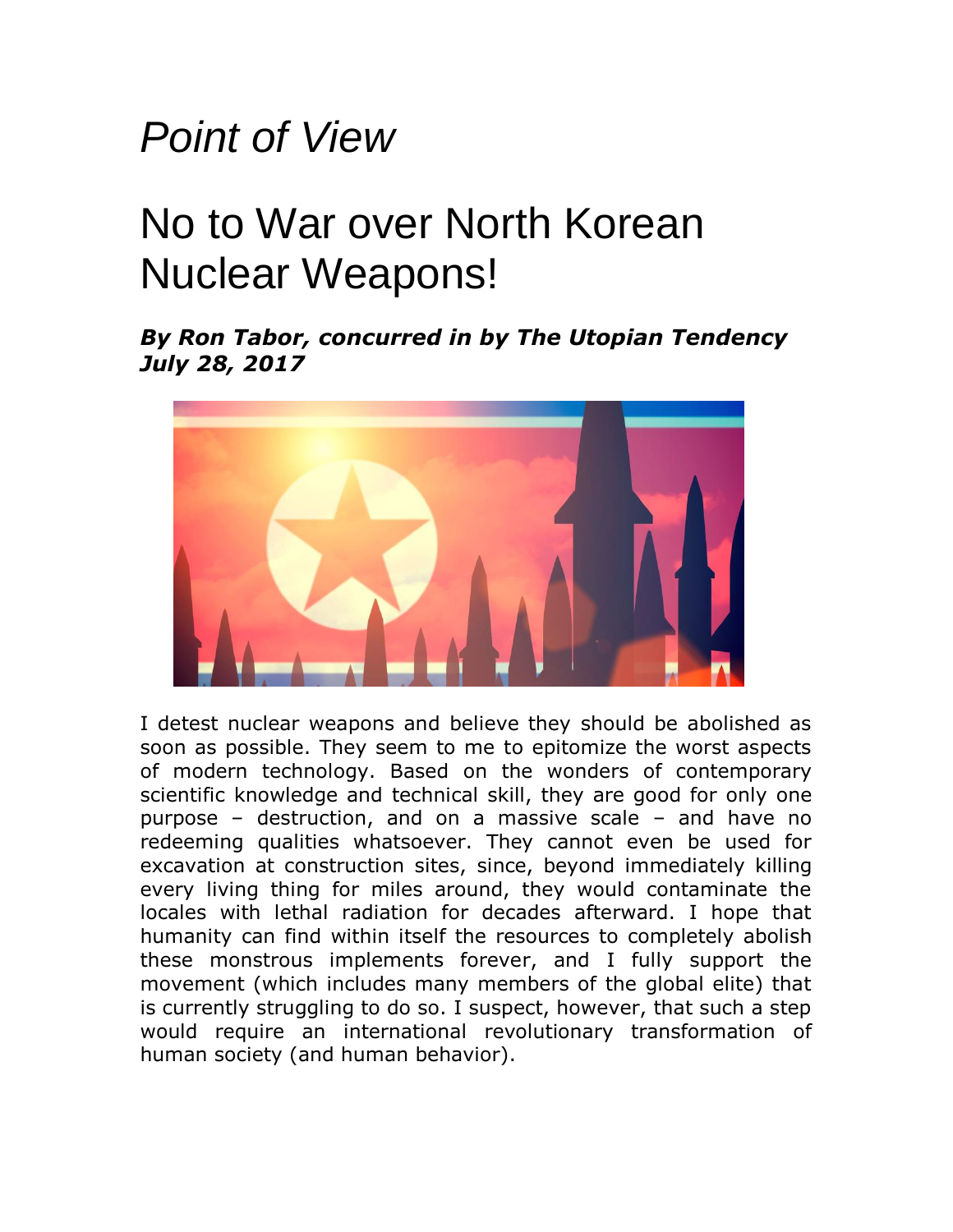I detest nation states and believe they should be abolished (in this case, transcended) too. They seem to me to epitomize one of the worst characteristics of human beings, the "us vs. them" tribalism that appears to be deeply engrained in our DNA. I abhor what might be called the "horizontal" aspect of state action, the division of the surface of the planet into mutually hostile territories and the "this is ours and not yours" attitude that both fuels that division and is augmented by it. As I see it, the entirety of our beautiful Earth belongs to all people, as well as to all other living creatures, who live on it, and does not deserve to be carved up into private plots, large and small. I also abhor the "vertical" aspect of states' activity, the oppression of the vast majority of the world's people under the control of tiny, fabulously wealthy - and fabulously greedy, cynical, self-satisfied, and dishonest – national elites.

However, I recognize that, at least for now, we live in a world made up of national states. Since I believe that the foundation of the anarchist/libertarian socialist worldview is fairness, or justice (not the formal justice of capitalist law but substantial justice, under which people's individual circumstances and needs would be taken into consideration), I believe that all peoples – nationalities and ethnic groups - who wish to live in their own national states have the right to do so. For this reason, I fully support the right of all nations to self-determination, specifically, the right of peoples who do not currently live in their own nation-states to fight for them, and the right of people in existing nation-states whose existence or territorial integrity is threatened by more power states (imperialism) to defend them.



My views on this are comparable to my views on voting rights. I do not vote. I never have, and I hope I never will. Despite this, I fully support people's struggles to gain and to defend their right to vote.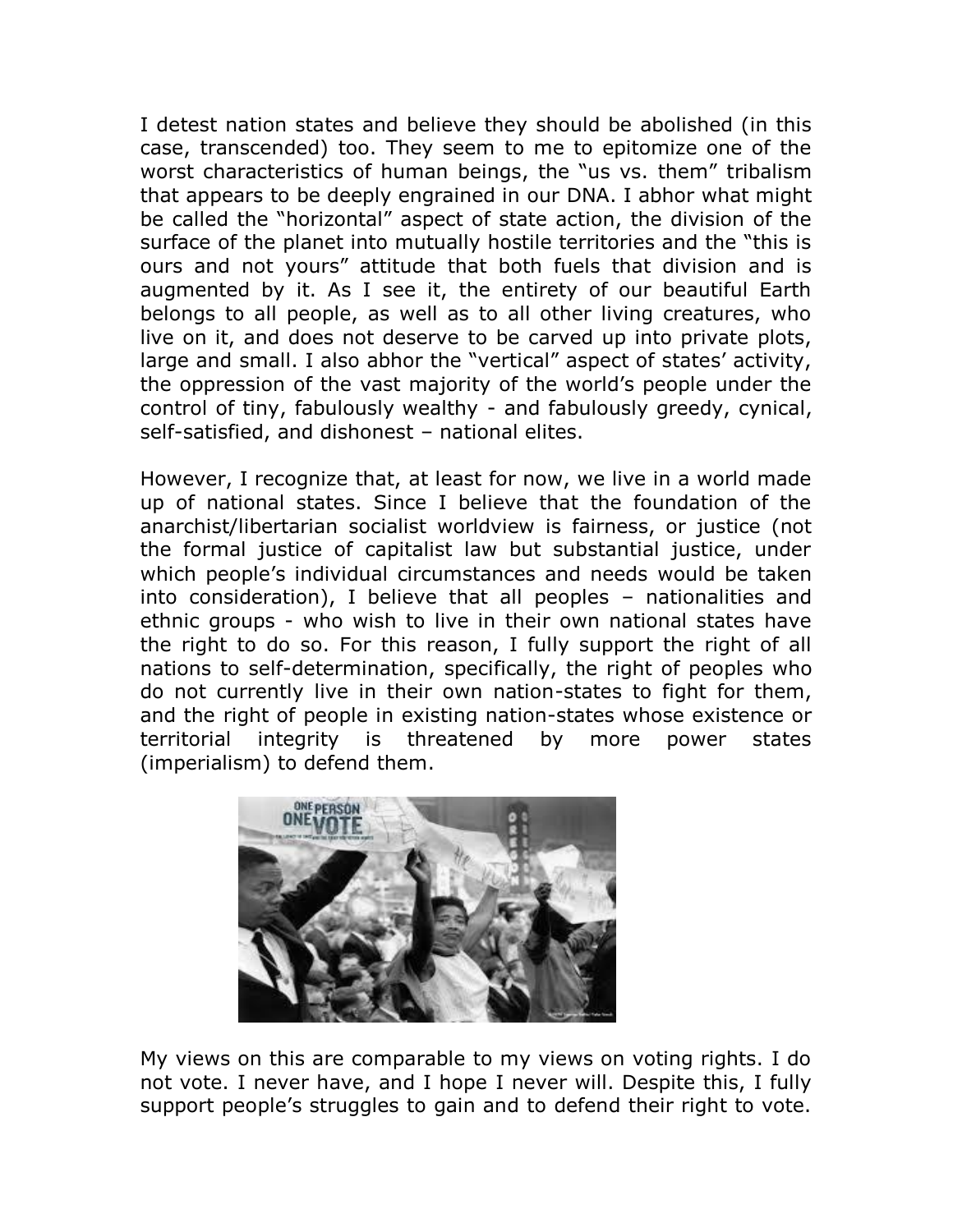I did so during the civil rights movement of the 1960s and today support the struggle to defend voting rights against all efforts (mostly coming from the Republican Party) to restrict them, via voter ID laws, gerrymandering, and similar machinations. My right not to vote can only exist and be meaningful in a system under which everybody has the right to vote. Moreover, it is not my right to coerce people into not voting by supporting or failing to oppose the efforts of those who want to restrict, or even destroy, that right. In the same way, while I oppose the existence of national states and struggle for a world in which they would not exist, I cannot stand on the side of those who wish to suppress struggles for national liberation. Nor am I indifferent to such struggles. I fully support them, even when they are led by political forces I detest.



Thus, I support the struggles of, for example, the Palestinians and the Kurds to form nation-states of their own. I also support the struggles of such nations as Georgia, Ukraine, Belarus, Lithuania, Latvia, and Estonia to defend themselves against the machinations and depredations of an expansionist Russian state. By the same token, I defend such states as Mexico, Cuba, Venezuela, Iraq, Iran, Syria, Afghanistan, North Korea, against US embargoes and sanctions, let alone invasions and occupations.

My support for the rights of such nations and national liberation movements does not depend on my views of the current leaders of those countries or national struggles. I do not withhold support for the struggle to defend Ukraine from Russian aggression because the current government of Ukraine is dominated by conservative nationalists. Conversely, my support for the struggle of the Kurds is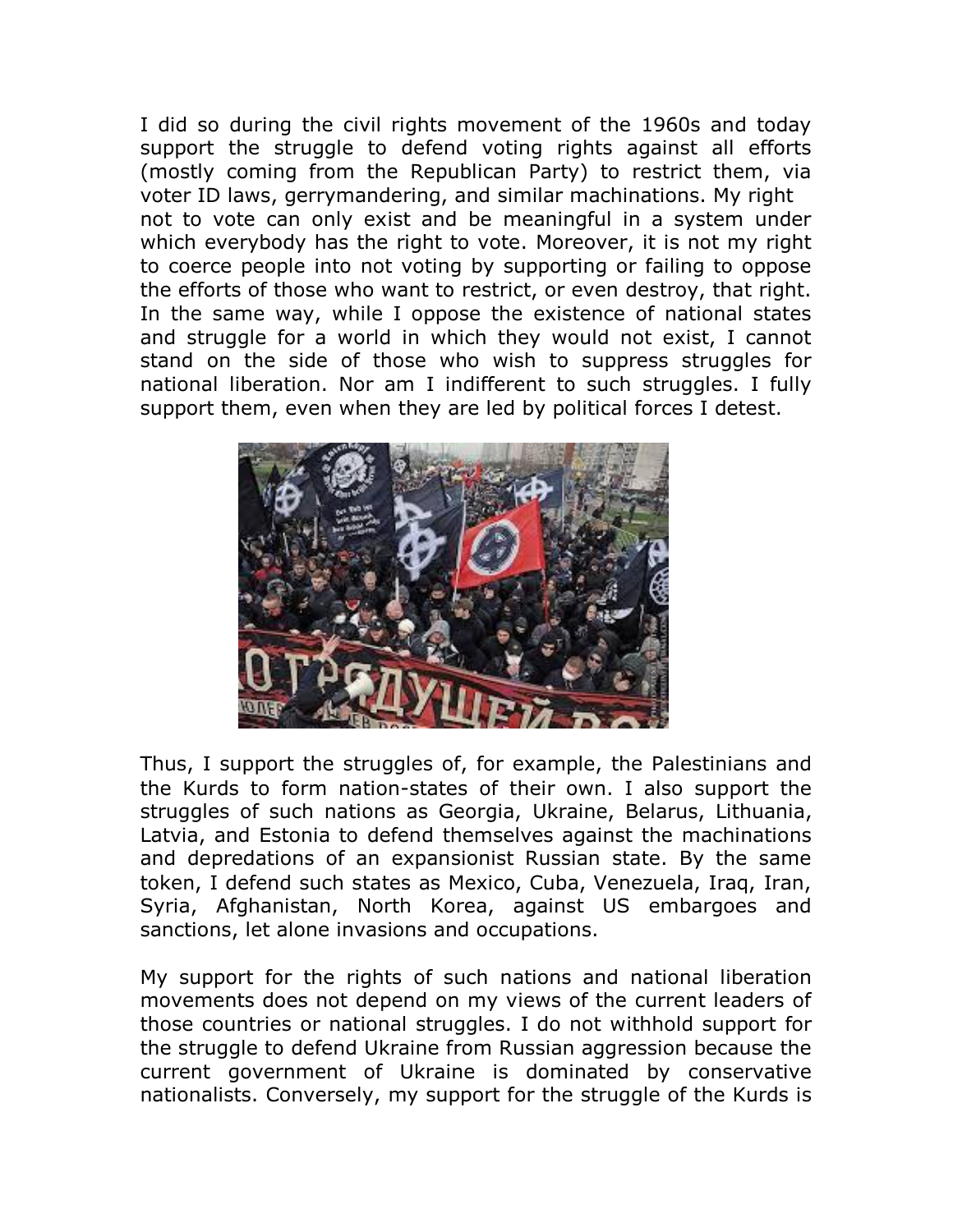not based on any notion that the leaders of the various facets of the Kurdish struggle (in Turkey, Syria, Iraq, and Iran) are somehow progressive. Politically, I oppose all these governments and all the organizations and figures leading these national struggles. They all represent either current or future elites, and I, as an anarchist, seek to overthrow them and set up truly free – democratic, cooperative, and egalitarian – societies. But I am not indifferent to the struggles of the peoples fighting for their national independence. To me, to be neutral in such struggles is, in fact, to be supporting the efforts of the more powerful states to suppress such struggles and to dismember or otherwise threaten weaker states. While defending such peoples in struggle and nations under attack, I seek to convince them that the states they aim to set up or are currently defending will not solve their problems. I work to explain to them that the political forces leading their struggles or the governments ruling their nations are not their friends; they do not fight for their social and economic liberation but instead aim to establish or defend the rule of elites over them. While supporting such struggles, I work to convince those involved that the only way to fully win their rights and solve their problems is to overthrow all existing and would-be elites and take over the management of their societies themselves.

My conception of social justice and my resulting support for the right of all nations to self-determination means that, while I abhor nuclear weapons and seek to abolish them, as long as they do exist, that is, as long as some nations possess them, I support the right of all nations to have them. I *do not advocate* that all nations seek to acquire them. Quite the contrary. Aside from their purely destructive nature, I believe nuclear weapons are a waste of precious natural, technical, and human resources. They are, at bottom, very expensive and extremely dangerous symbols, good only for making blustery demonstrations about the power of the states that possess them. In fact, in today's world, nuclear weapons are, at bottom, powerless. Since more than one country possesses them, nuclear weapons can't be used. If any one nation were (heaven help us!) to launch them, that country, and all of its inhabitants, would very quickly be flattened, incinerated by other nations that have such weapons.

It is with this as background that I make clear that I support the right of North Korea (and Iran, I might add) to have nuclear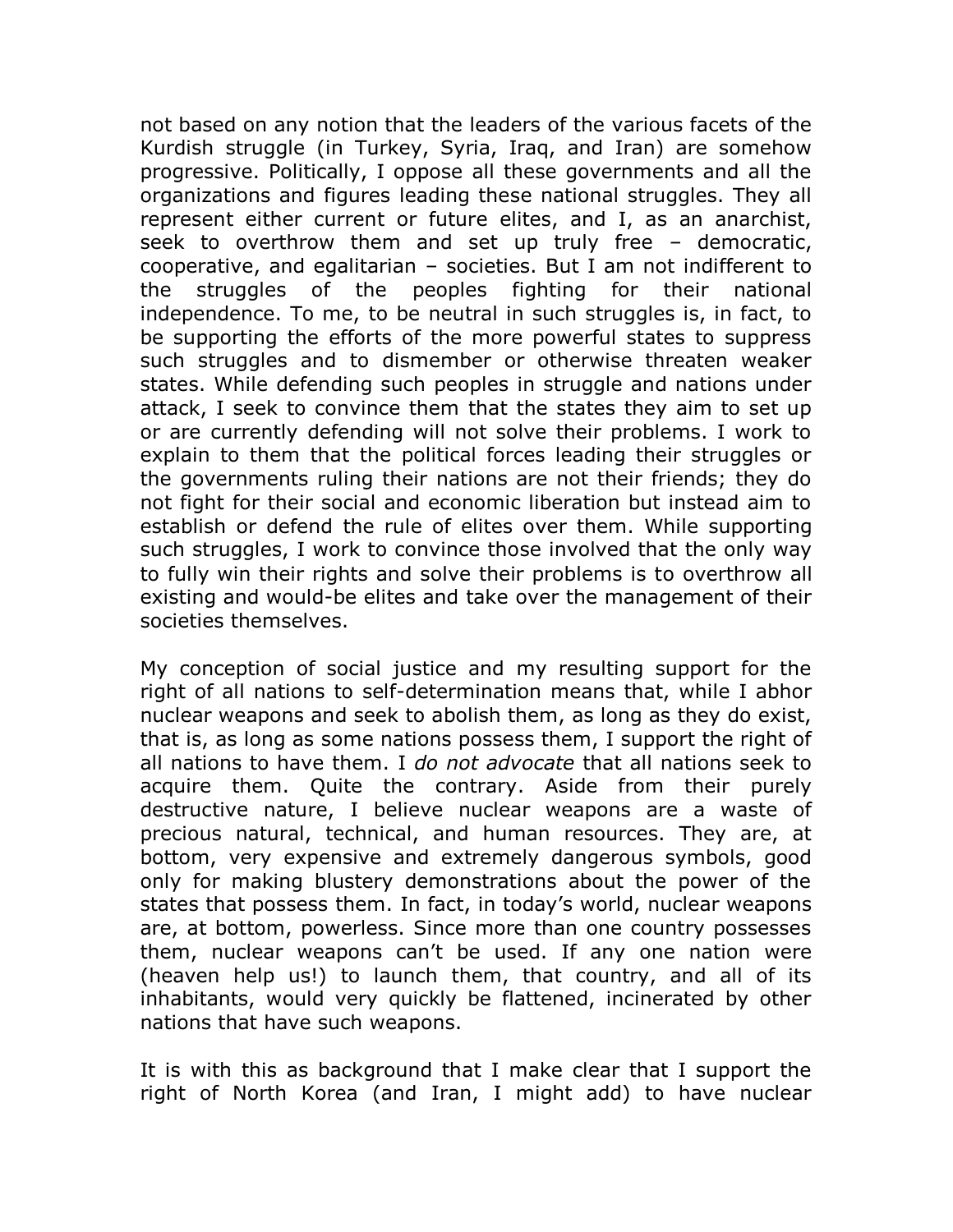weapons and the means to launch them, and I oppose the efforts – via embargoes, sanctions, or threats of military attack - of other states, particularly those who already possess them, to force them to destroy them. Either all nations have the right to have nuclear weapons or no nation should have the right to possess them. Abolish them entirely or allow all states to possess them! Currently, eight states have nuclear weapons along with the technical abilities to produce more of them: the United States, Great Britain, France,



Russia, Israel, Pakistan, India, and China. Why should these states retain a monopoly (technically, an oligopoly) of the right to have such weapons? Who or what, aside from the reality of power – the brute fact that they already have them – gives them the right to have nuclear weapons yet to deny that right to other states? As far as I can see, there are only three arguments for this stance, two explicit, one implicit:

1. That the greater the number of states that possess nuclear weapons, the greater the chance they will be used. In fact, I think the reverse argument is stronger: the more states that have nuclear weapons, the less likely they will be used, because, as I discussed, if any one state were to launch them, that country would be destroyed. In fact, the only time nuclear weapons were ever used was when one country – the United States – had them and no other country did. Once that monopoly was broken (by the Soviet Union), nuclear weapons became, and remain today, useless. Which is why they have not, in fact, been used.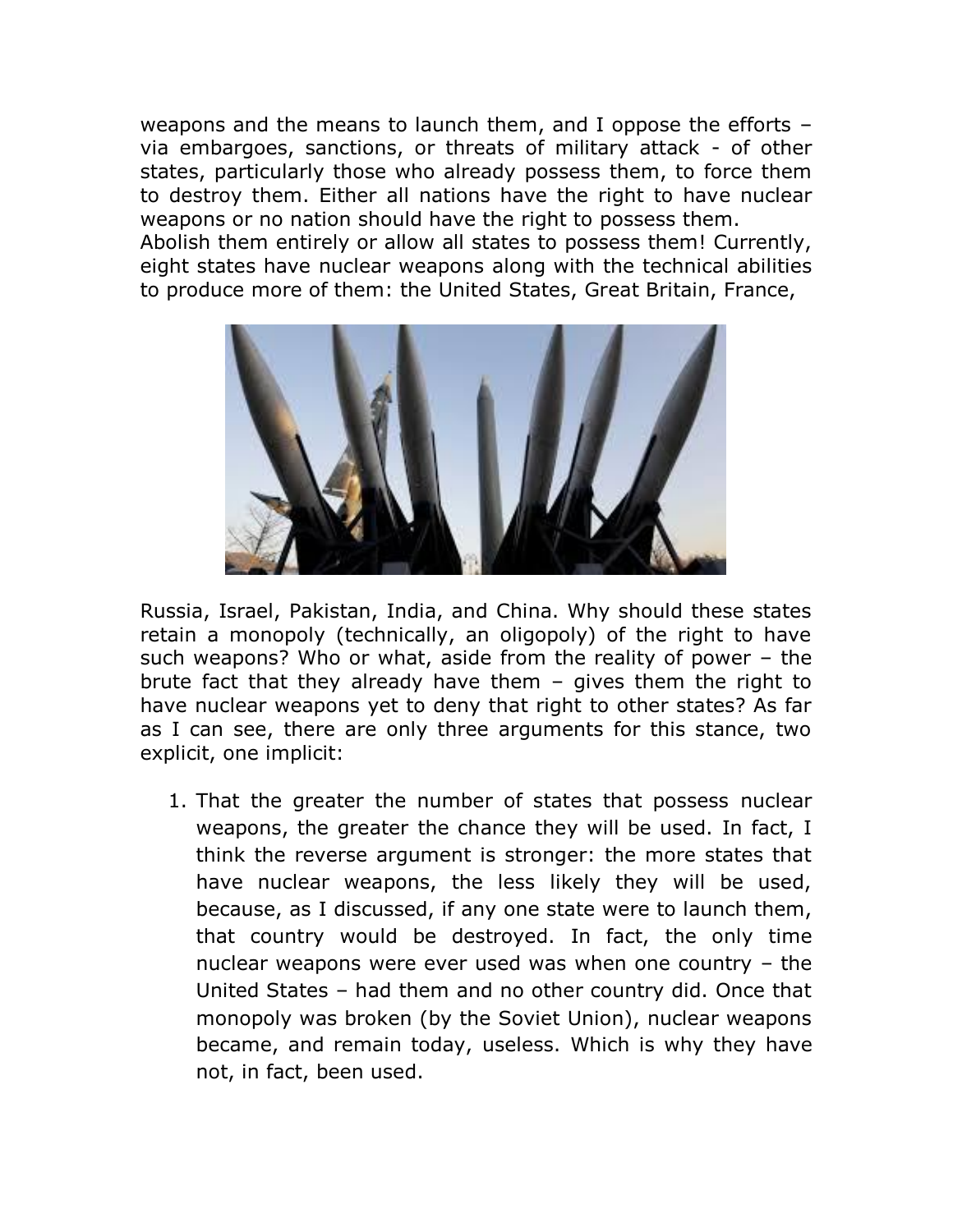- 2. That the greater the number of states that possess nuclear weapons, the greater the chances that "terrorist" organizations will steal them and utilize them. However, the reality is that it is extremely unlikely that terrorist organizations will ever be big enough, wealthy enough, and powerful enough to sustain the infrastructure to build, maintain, and launch such weapons. Today, the technology involved in nuclear weapons is public knowledge and has been so for decades. The problem involved in acquiring nuclear weapons is developing the ability to obtain and refine the raw materials – isotopes of Uranium and Plutonium – and to do so in sufficient quantities to make viable weapons. And such abilities are likely to be sustained only by states, not underground organizations.
- 3. (This is the implicit argument) That the states that currently possess nuclear weapons are somehow morally superior inherently more peaceful and more rational - than those states that are now seeking to acquire, or have recently acquired, them. But a look at history should dispel this notion. The United States, Great Britain, France, and Russia were involved in two unbelievably devastating world wars, leaving aside decades of imperialist conquest and general depredation. India and Pakistan have engaged in completely fruitless armed struggles over the decades-long and still unresolved problem of Kashmir and are still at each other's throats, while China and Russia (when they were both supposedly "Communist") engaged in equally fruitless armed clashes over the long border between them. Not least, and without entering into the details of this issue, Israel has been, at least until recently, the most aggressive and expansionist state in the Middle East. Finally, on the level of personalities, North Korean leader Kim Jong-un is by no means less rational, that is, more likely to do something stupid, than is, say, Vladimir Putin, let alone (it's laughable even to think about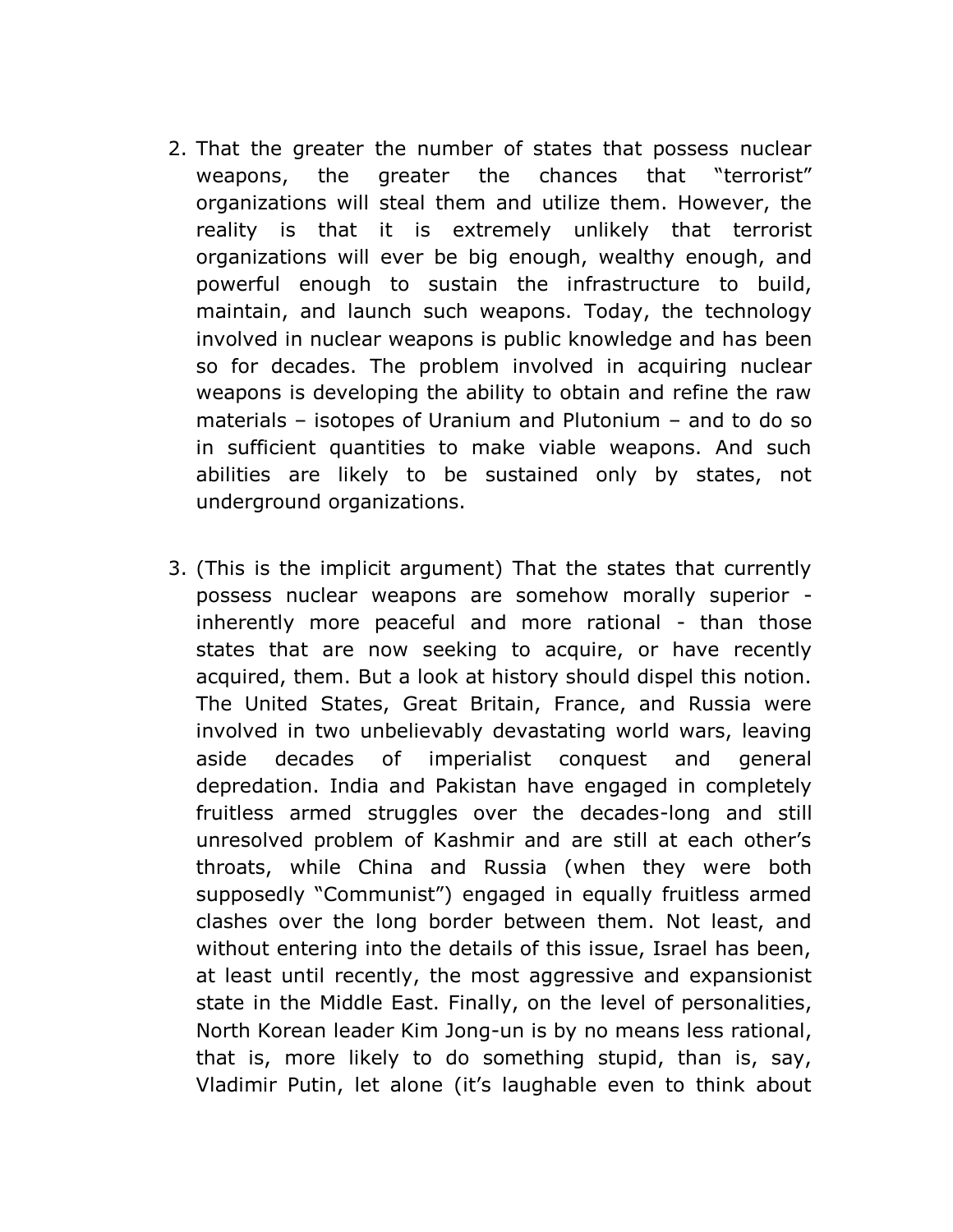this) Donald Trump. In any case, at bottom, the issue is not some abstract, clinical conception of rationality, but the dynamics of a world divided into competing nation states. In this context, it is worth remembering that, despite its claims to moral superiority and its self-arrogated "right" to prevent other states from acquiring nuclear weapons, the United States is the only country to have ever used them, and not even against military targets but against defenseless, unarmed civilians (which was and is a war crime). And this



decision was not made by a madman, but by a very sane individual, namely, US president Harry S. Truman, and only after the most careful military and political (that is, rational) calculations!

It is for all these reasons that I oppose the efforts of the United States and other countries to prevent the North Korean regime from acquiring nuclear weapons and the ability to launch them. I am against sanctions, which will only hurt the long-oppressed people of that benighted country. And I am against threats of military action, which, if carried out, can result only in an unbelievable bloodbath, in both North and South Korea and possibly more broadly, e.g., Russia, China, and Japan. The reality is that, even with the United States' overwhelming superiority of military power, there is very little the Trump administration can do to stop the North Korean state from acquiring nuclear weapons and the ballistic missiles to deliver them. It would be far better (if one were to give tactical